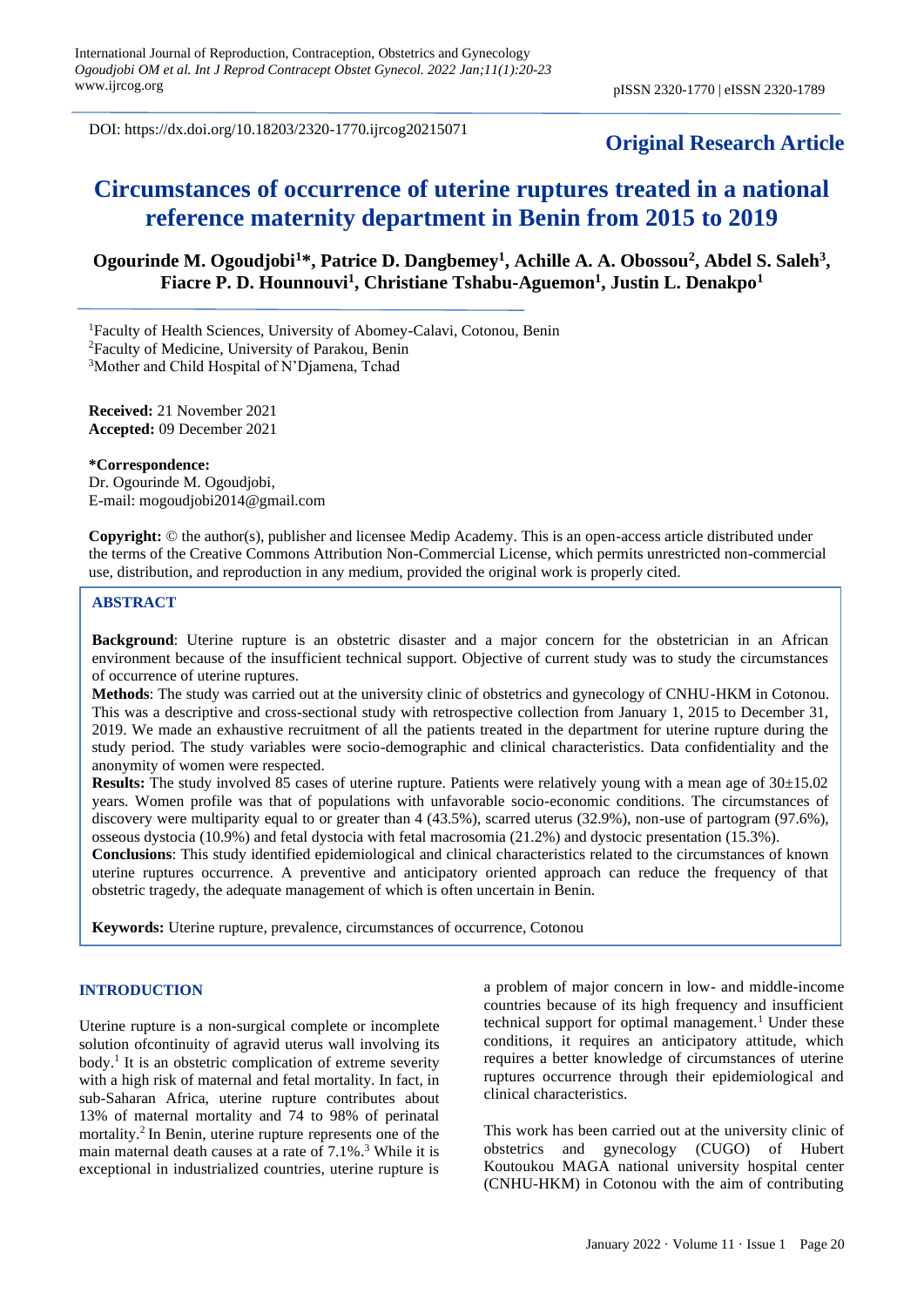to the reduction of maternal morbidity and mortality related to uterine rupture in Benin.

# *Objectives*

An objective of current study was to study the circumstances of occurrence of uterine ruptures treated at university clinic of obstetrics and gynecology of CNHU-HKM in Cotonou from 2015 to 2017.

# **METHODS**

The study was carried out at the university clinic of gynecology and obstetrics (CUGO) of National hospital and university center Hubert Koutougou MAGA (CNHU-HKM), a national reference maternity department located in Cotonou in southern Benin. This was a descriptive and cross-sectional study with retrospective data collection over a 5 year period from 1 January 2015 to 31 December 2019. The sampling was non-probability with exhaustive recruitment of all uterine rupture cases treated in the department during the study period. Patients with incomplete medical records were excluded from the study. The variables studied were socio-demographic and clinical characteristics of patients. Data collection consisted of examining obstetric records using a form developed for this purpose. Data were processed and analyzed using EPI-info 7 software. The anonymity of patients and information confidentiality were respected.

# **RESULTS**

#### *Prevalence of uterine rupture*

The study involved 85 cases of uterine ruptures for a total of 16,150 deliveries, or a frequency of 0.5%; which corresponds to one case for 200 deliveries.

## *Socio-demographic characteristics of patients*

The mean age of patients was  $30\pm15.02$  years and the majority (58.7%) were between 25 and 34 years old. Housewives (54.3%) were predominant and mostly outof-school (82.6%).

#### *Conditions of admission*

In about 9 out of 10 cases (93.5%), patients were referred from peripheral health facilities and admitted sometimes with a state of shock (37%). The means of transport used were ambulance (58.7%), motorcycle taxi (19.6%), public transport (15.2%) or personal car (6.5%) (Table 1).

# *Clinical characteristics*

Most of patients in our study were multiparous (43.5%) with an average parity of 3.72 deliveries (1 to 6 deliveries). In 3 out of 10 cases, the rupture occurred in a scarred uterus with a short birth interval under 06 months in the majority of cases (60.7%). Cases of uterine rupture

have occurred in the context of mechanical dystocia. The dystocia was either osseous (10.9%) or fetal (21.2%) with a fetal macrosomia (47.8%) or dystocic presentation (15.3%) (Table 2).

# **Table 1: Distribution of patients treated at CUGO from 2015 to 2019 for uterine rupture according to their socio-demographic characteristics (n=85).**

| <b>Parameters</b>         | N  | $\frac{0}{0}$ |
|---------------------------|----|---------------|
| Age (years)               |    |               |
| <25                       | 20 | 23.9          |
| $25 - 34$                 | 50 | 58.7          |
| 35 and more               | 15 | 17.4          |
| <b>Profession</b>         |    |               |
| Housewives                | 47 | 54.3          |
| Retailers/traders         | 18 | 21.7          |
| Artisans                  | 18 | 21.7          |
| <b>Officials</b>          | 02 | 02.3          |
| <b>Level of education</b> |    |               |
| Out-of-school             | 70 | 82.6          |
| Secondary                 | 09 | 10.9          |
| Higher                    | 06 | 06.5          |

# **Table 2: Distribution of patients treated at CUGO from 2015 to 2019 for uterine rupture according to their clinical characteristics (n=85).**

| <b>Parameters</b>                     | N        | $\frac{0}{0}$ |
|---------------------------------------|----------|---------------|
| <b>Gestity</b>                        |          |               |
| Primigravida(0)                       | $\Omega$ | $\Omega$      |
| Paucigravida (2-3)                    | 30       | 35.6          |
| Multigravida (4 more)                 | 55       | 64.4          |
| <b>Parity</b>                         |          |               |
| Nulliparous (0)                       | 04       | 04.3          |
| Primiparous (1)                       | 18       | 21.7          |
| Pauciparous(2-3)                      | 26       | 30.4          |
| Multiparous (4 and more)              | 37       | 43.5          |
| Scarred uterus                        | 28       | 32.9          |
| Birth interval (months) (N=28)        |          |               |
| <6                                    | 17       | 60.7          |
| $\geq 6$                              | 11       | 39.3          |
| <b>Gestational age (WA)</b>           |          |               |
| 28-37                                 | 20       | 23.5          |
| > 37                                  | 65       | 76.5          |
| Absence of partograth                 | 83       | 97.6          |
| Mechanical dystocia (average)         |          | 18.5          |
| Fetal dystocia (average)              |          |               |
| Macrosomia                            | 18       | 21.2          |
| Breech presentation                   | 09       | 10.9          |
| Transverse presentation               | 04       | 4.4           |
| Osseous dystocia                      | 09       | 10.9          |
| Ocytocin infusion                     | 13       | 15.3          |
| Cervical ripening with<br>misoprostol | 02       | 02.4          |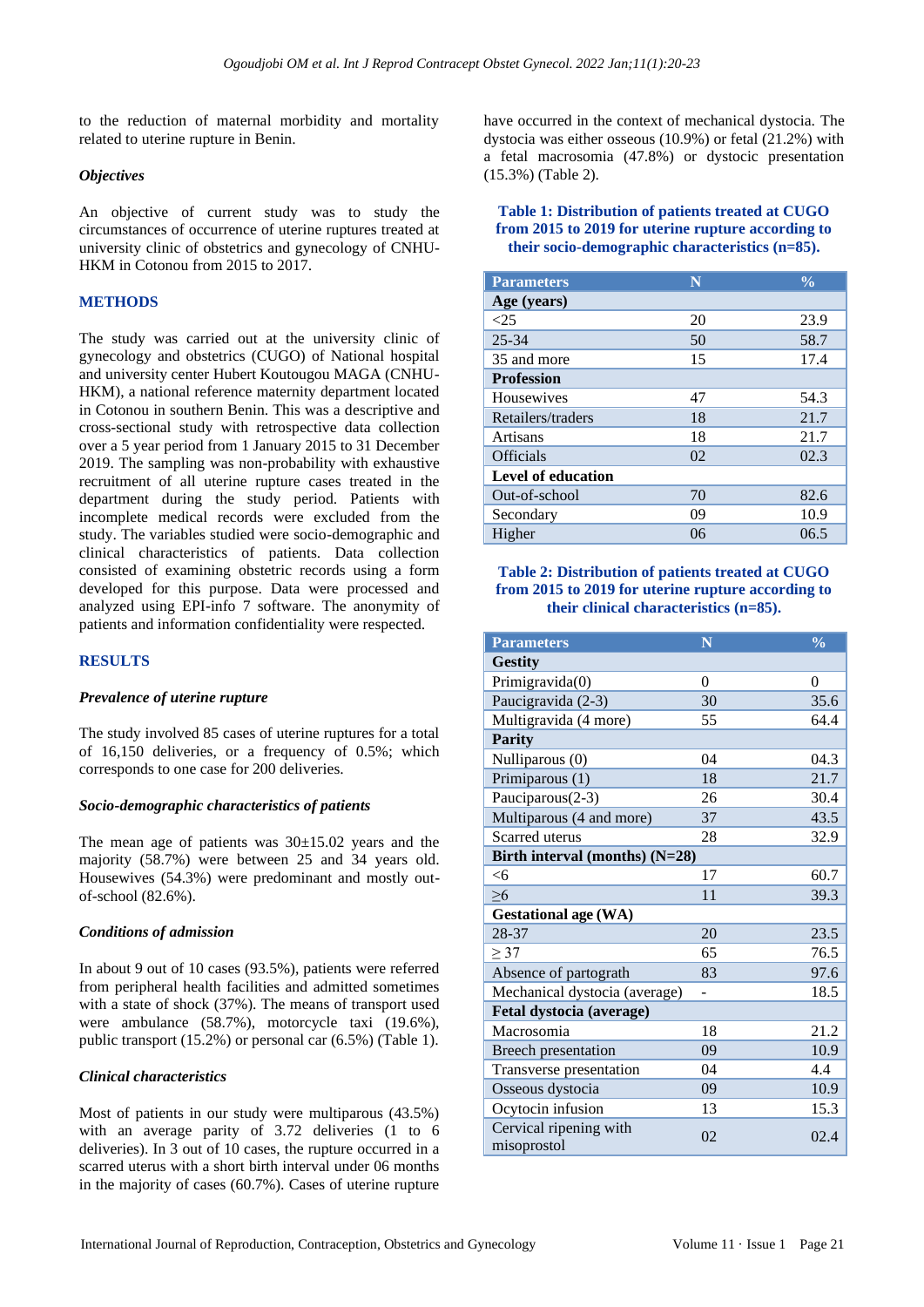#### *Maternal and fetal prognosis*

All the patients underwent a laparotomy under a general anesthesia, supervised by pre and postoperative resuscitation. Treatment included hysterorrhaphy (69.6%) or hemostatic hysterectomy (30.4%). Blood transfusion was performed in most cases (80.4%). Maternal fatality rate was 5% for a stillbirth rate at 87%.

#### **DISCUSSION**

#### *Age of patients*

In our study conducted in Cotonou in the south of Benin, patients were relatively young with a mean age of  $30\pm15.02$  years. The most represented age group was 25-34 years (54.3%). 25-34 age group is the optimal period for genital activity in our country. This result, identical to that found at Parakou in northern Benin in 2015, is consistent with those reported in Ivory Coast, Niger, Senegal and Cameroon. On the other hand, in studies conducted in Tunisia, Italy and United States, uterine rupture occurred in pregnant women of advanced age equal to or greater than  $35$  years.<sup>4-11</sup>

#### *Socio-economic status*

Most of the patients in our study were out-of-school (82.6%) with a precarious activity (housewives, retailers, artisans) (97.7%). In Benin, those women have a low socio-economic status, which can limit the use of emergency antenatal and obstetric care. This could constitute a risk factor for uterine ruptures as reported in the literature.<sup>2, 8, 9, 12, 13</sup> The low socioeconomic level poses a problem of access to quality care in our African countries where health insurance is struggling to be operational.<sup>1</sup>

# *Parity*

Multiparity greater than 4 deliveries is found in most studies as a risk factor for uterine rupture.<sup>2,8,9,14,15</sup> This is probably due to the weakening of the uterine musculature after several pregnancies by alteration of the elastic tissue, making it fibrous and less toned. In our study, multiparous patients were the most represented with a proportion of 43.5%. This result is similar to that reported at Parakou in northern Benin by Kabibou et al.<sup>4</sup>

# *Scarred uterus*

Uterine rupture on a scarred uterus was observed in our study with a rate of 32.9% against 40.9% found by Adisso in the same department in 2000.<sup>16</sup> The decrease in this rate between 2000 and 2017 would probably be linked to a better management of patients with a scarred uterus in order to anticipate uterine rupture more effectively. In developed countries such as France, United States and Canada, the presence of a uterine scar is the main risk factor for uterine rupture.<sup>16-19</sup> The latter occurring in 0.2% to 0.8% of vaginal birth attempts after a cesarean section. Moreover, in countries with limited resources, uterine rupture after a cesarean delivery is more and more frequent because women have more and more access to emergency obstetric care through free policies implemented by several governments. <sup>12</sup> In two meta-analysis conducted by Alemu et al (OR 3.23 95% CI 2.12-4.92) and Desta et al (OR 9.95 95% CI 3.09- 32.0) relating respectively to 12 and 16 different studies, the history of cesarean section was confirmed as a risk factor for uterine rupture.<sup>2,20</sup> This risk increases with a short birth interval.<sup>2,21,22</sup>

#### *Other circumstances*

Other parameters, including both osseous and fetal dystocia and the use of uterotonics such as oxytocin and misoprostol are factors associated with uterine rupture reported in several studies. In our study, osseous dystocia accounted for  $10.9\%$  of uterine rupture cases.<sup>2,7,12,20,23</sup> Fetal dystocia type of fetal macrosomia (21.2%) and dystocicpresentation (15.3%) were also found. The use of uterotonics through oxytocin infusion (16.5%), whether or not preceded by cervical ripening with misoprostol (2.4%). Despite national and international recommendations on the partograph in reducing maternal morbidity and mortality, we noted the non-use of that tool in 97.8% of uterine rupture cases.<sup>24,25</sup> In a meta-analysis by Alemu et al from 12 studies in Ethiopia, it was reported that the use of the partograph significantly reduced the frequency of uterine rupture (OR 0.12 95% CI 0.09-0.17).<sup>24,25</sup> A good monitoring of the labor allows to recognize a pre-rupture of the uterus and an abnormality of the fetal heart rhythm, which associated with unusual pelvic pain, suggests the imminence of a uterine rupture of the type of recurrent late decelerations and are an early sign of impending uterine rupture.<sup>17</sup> The non-use of partograms could be the cause of a delay in the diagnosis among patients who, in our study, were most often referred from peripheral health facilities (93.5%) at the stage of uterine rupture with a state of shock (37%).

# **CONCLUSION**

Uterine rupture remains a frequent obstetric situation at university clinic of obstetrics and gynecology in Cotonou. Most of the circumstances of occurrence reported in the literature were found in this study. Preventive and anticipatory actions can reduce the frequency of uterine ruptures, the adequate management of which is often uncertain in Benin due to a lack of appropriate technical facilities and/or blood products.

# **ACKNOWLEDGEMENTS**

Authors would like to thank the administrative authorities and staff members of university clinic of gynecology and obstetrics of National hospital and university center Hubert Koutougou MAGA at Cotonou.